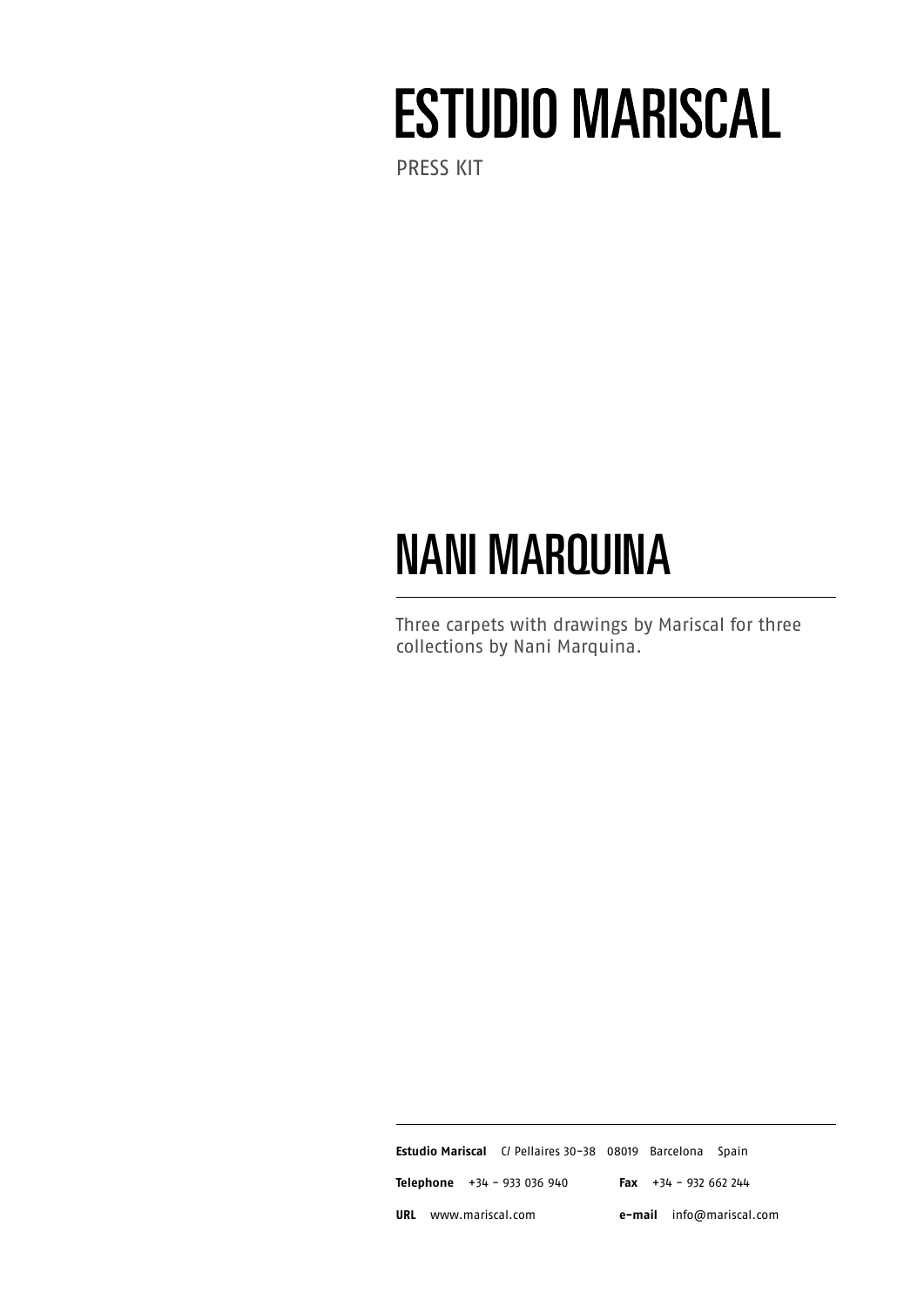### **ESTUDIO MARISCAL**

#### **We produced carpets that combine traditional craftsmanship with contemporary designs.**

Our collaboration with Nani Marquina is a long-lasting one. She is one of the most internationally recognised carpet producers thanks to her quality, her stance for design and her commitment to collaboration and fair conditions with the craft workers in some villages in India.

The Istanbul carpet is part of the Black & White collection and is characterised by its absence of colour and the dual black and white nature to intensify its identity. The Bichos y Flores (Beasts and Flowers) collection is populated by naive beings that live on its surface, characters from a very personal story that stimulate the imagination of the youngest children. The Despertar (Wake-Up) collection is characterised by the irregular shape of its perimeter and abstract figures, in which Mariscal's gesture can be found.

#### NANI MARQUINA

Three carpets with drawings by Mariscal for three collections by Nani Marquina. **client** Nani Marquina **country** Spain **year** 2007 **tags** product design, objects **related projects** lotek, mariscal en la pedrera, mr. light, colección gran hotel 21, muebles amorosos

ESTAMBUL, medidas 200X300

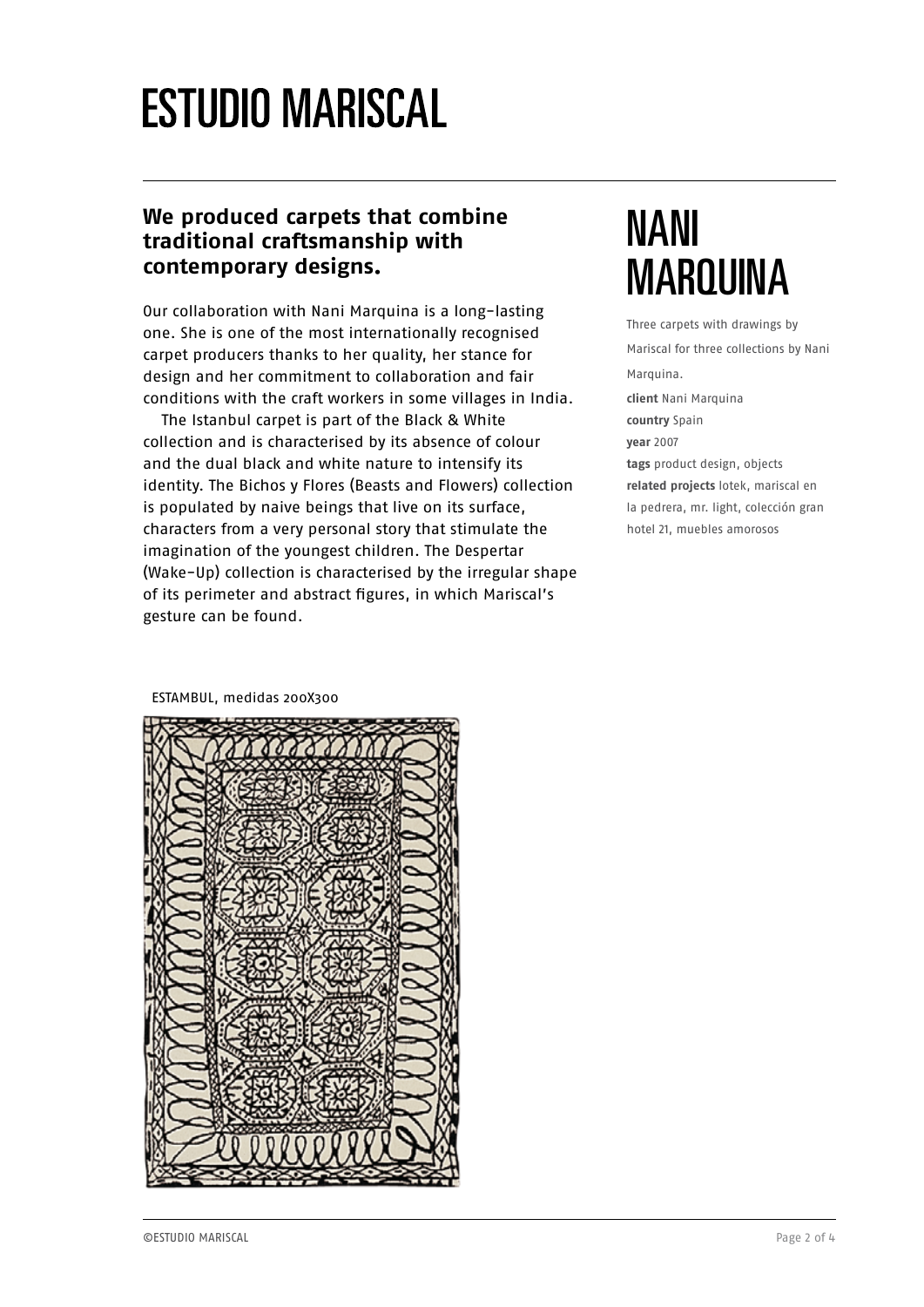

DESPERTAR, medidas 80X180